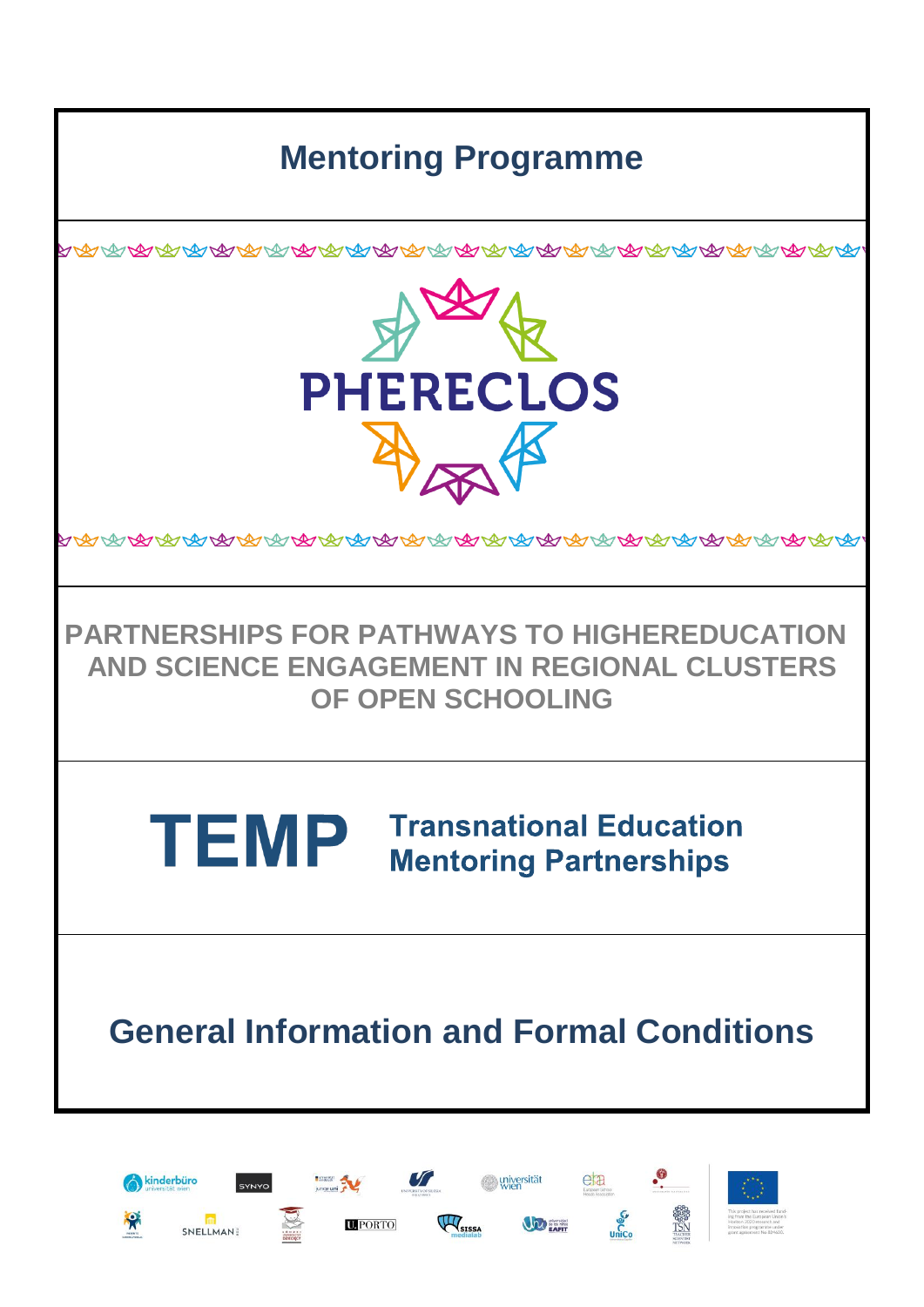

# **Project Details**

| Acronym:     | <b>PHERECLOS</b>                                                        |  |  |  |  |
|--------------|-------------------------------------------------------------------------|--|--|--|--|
| Title:       | PARTNERSHIPS FOR PATHWAYS TO HIGHER EDUCATION AND SCIENCE ENGAGEMENT IN |  |  |  |  |
|              | REGIONAL CLUSTERS OF OPEN SCHOOLING                                     |  |  |  |  |
| Coordinator: | KINDERBURO UNIVERSITAT WIEN GMBH (KUW), Austria                         |  |  |  |  |
| Reference:   | 824630                                                                  |  |  |  |  |
| Type:        | Coordination and Support Action (CSA)                                   |  |  |  |  |
| Program:     | HORIZON 2020                                                            |  |  |  |  |
| Theme:       | Open schooling and collaboration on science education                   |  |  |  |  |
| Topic-ID:    | Topic SwafS-01-2018-2019                                                |  |  |  |  |
| Start:       | 01 October 2019 - 30 September 2022                                     |  |  |  |  |
| Duration:    | 36 months                                                               |  |  |  |  |
| Website:     | www.phereclos.eu                                                        |  |  |  |  |
| Consortium:  | KINDERBURO UNIVERSITAT WIEN GMBH (KUW), Austria                         |  |  |  |  |
|              | SYNYO GMBH (SYNYO), Austria                                             |  |  |  |  |
|              | <b>UNIVERSITAET INNSBRUCK (UIBK), Austria</b>                           |  |  |  |  |
|              | UNIWERSYTET SLASKI (UNI SLASKI), Poland                                 |  |  |  |  |
|              | <b>UNIVERSITAT WIEN (UNIVIE), Austria</b>                               |  |  |  |  |
|              | <b>EUROPEAN SCHOOL HEADS ASSOCIATION (ESHA), Austria</b>                |  |  |  |  |
|              | <b>KOBENHAVNS UNIVERSITET (UCPH)</b> , Denmark                          |  |  |  |  |
|              | STICHTING INTERNATIONAL PARENTS ALLIANCE (IPA), Netherlands             |  |  |  |  |
|              | SNELLMAN-INSTITUUTTI RY (SNELLMAN), Finland                             |  |  |  |  |
|              | POLITECHNIKA LODZKA (TUL), Poland                                       |  |  |  |  |
|              | <b>UNIVERSIDADE DO PORTO (UPORTO), Portugal</b>                         |  |  |  |  |
|              | S.I.S.S.A. MEDIALAB SRL (MEDIALAB), Italy                               |  |  |  |  |
|              | <b>UNIVERSIDAD EAFIT (EAFIT), Colombia</b>                              |  |  |  |  |
|              | <b>ASOCIATIA UNIVERSITATEA COPIILOR (UNICO), Romania</b>                |  |  |  |  |
|              | TEACHER SCIENTIST NETWORK LBG (TSN), United Kingdom                     |  |  |  |  |



This project has received funding from the European Union's Horizon 2020 research and innovation programme under grant agreement No 824630

**Disclaimer:** The content of this report represents the views of the author only and is his/her sole responsibility. The European Commission does not accept any responsibility for use that may be made of the information it contains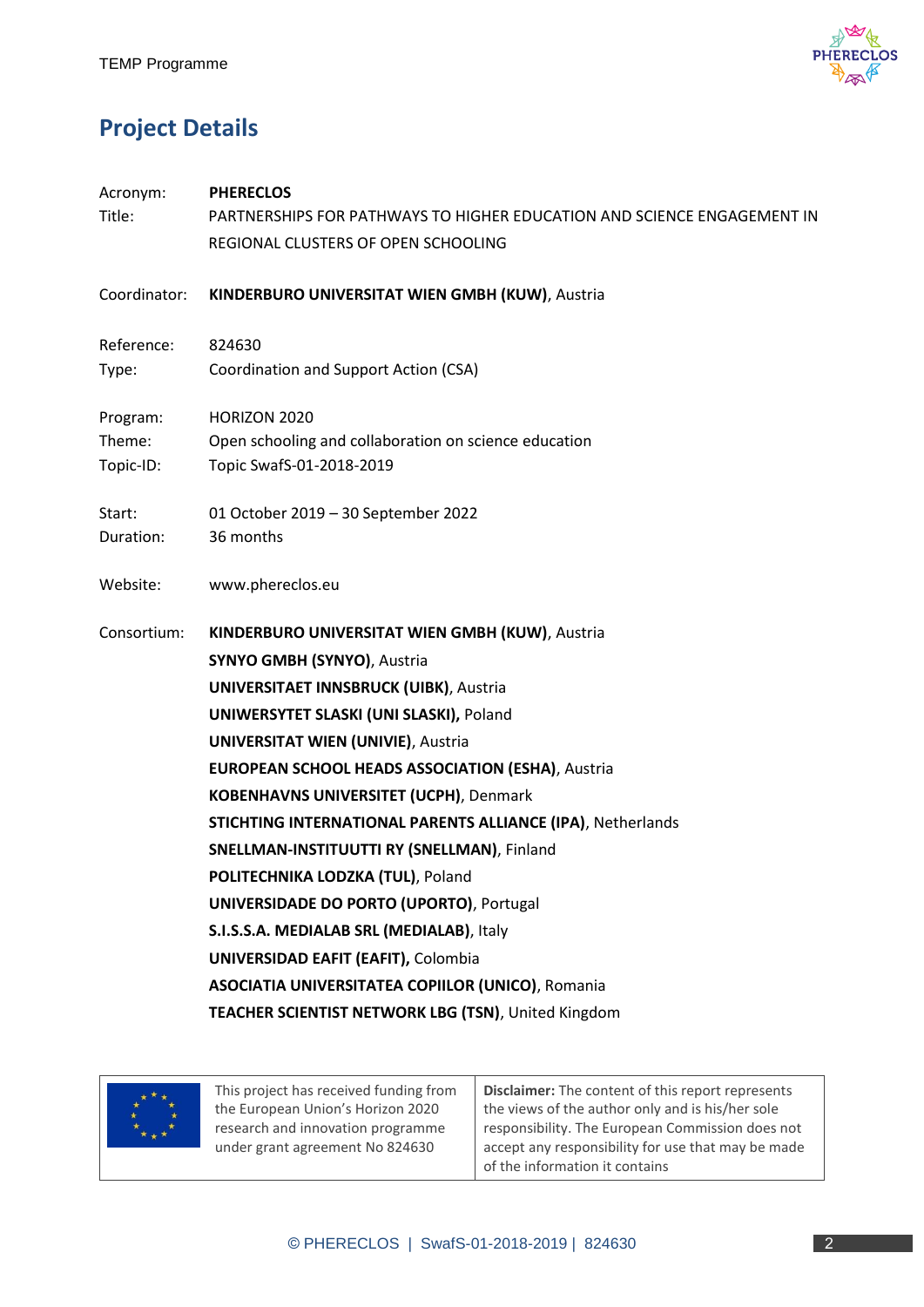

# **Table of Content**

| $\mathbf{1}$ . |  |  |  |  |
|----------------|--|--|--|--|
| 2.             |  |  |  |  |
| 3.             |  |  |  |  |
| 3.1.           |  |  |  |  |
| 4.             |  |  |  |  |
|                |  |  |  |  |
| 4.2.           |  |  |  |  |
| 4.             |  |  |  |  |
| 4.1.           |  |  |  |  |
| 5.             |  |  |  |  |
| 5.1.           |  |  |  |  |
| 5.2.           |  |  |  |  |
| 5.3.           |  |  |  |  |
| 5.4.           |  |  |  |  |
| 6.             |  |  |  |  |
| 6.1.           |  |  |  |  |
| 6.2.           |  |  |  |  |
| 6.2.1.         |  |  |  |  |
| 6.2.1.         |  |  |  |  |
| 7.             |  |  |  |  |
| 8.             |  |  |  |  |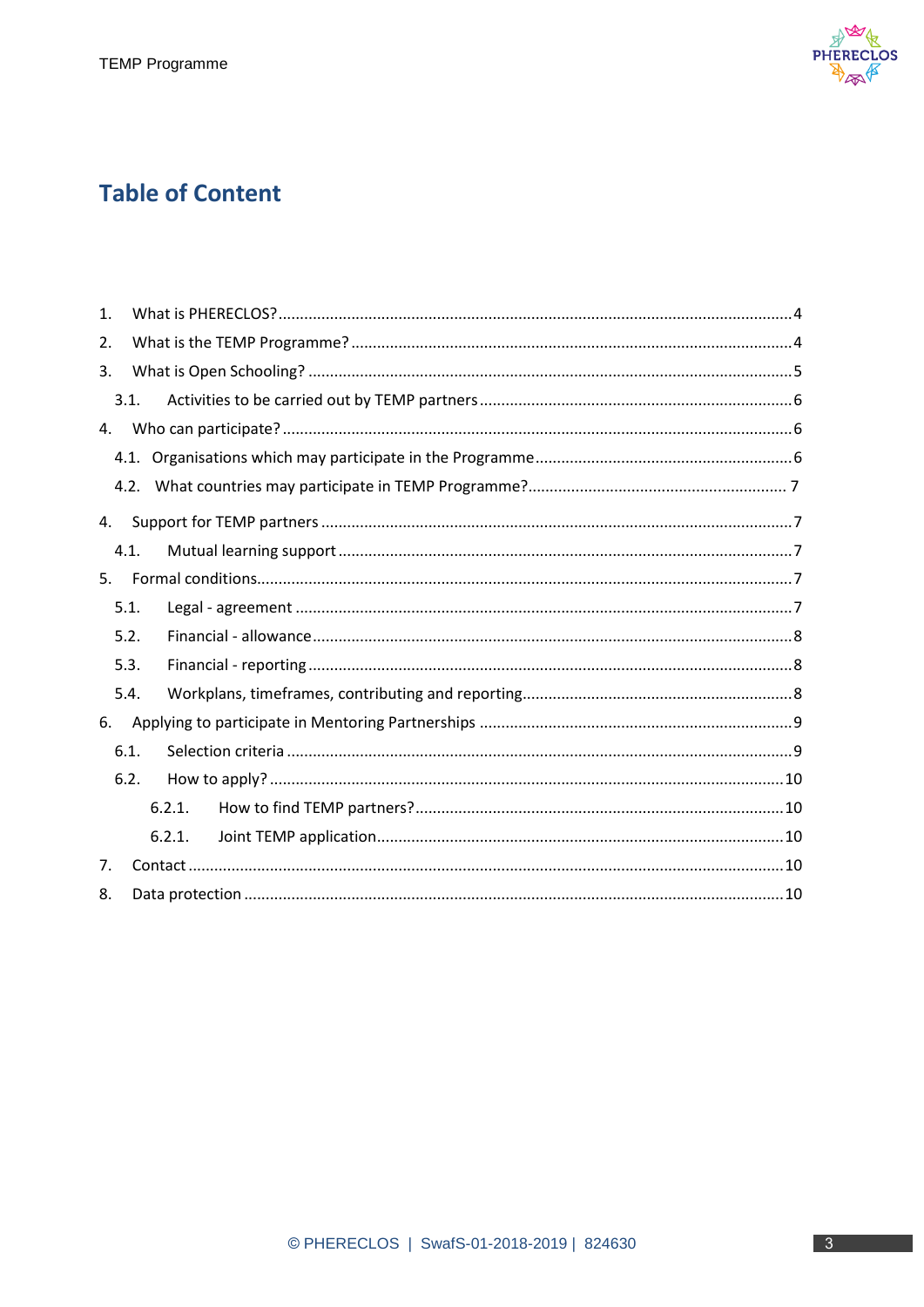

# **1. What is PHERECLOS?**

Setting sail on a three year educational journey in October 2019, the EU project PHERECLOS builds upon the experience of Children's Universities (CUs) in Europe and beyond. Due to their engagement with children and young people, they help to break down institutional boundaries between universities and the wider society. CUs often operate between key organisations in the educational and social landscape, collaborating with both.

The project establishes "Local Education Clusters" (LECs) in six diverse pilot regions, bringing together schools and further relevant actors in the educational ecosystem. These actors may be universities, governmental and non-governmental organisations, companies, charities, museums or other knowledge providers. The LECs will be incubators for enabling a dialogue and setting-up joint activities between these organisations at the overlapping edges of formal and non-formal education.

At the same time, the project aims to improve the quality of science engagement. PHERECLOS will implement a digital "OpenBadge" system which labels institutions as reliable and responsive actors allowing all LEC parties to become real agents of change in education. At the same time, this ecosystem will highlight individual achievements with respect to STEAM engagement.

The regional effectiveness and impact will be monitored and informed by implementation research. This will lead to the development of implementation guidelines and policy briefs to enhance the sustainability of the overall approach.

Therefore, PHERECLOS will highlight the wider benefits gleamed from our LECs and use these experiences to catalyse access to higher education for young people, particularly STEAM-related careers, providing added value in a wider societal context.

Come sail with us!

# **2. What is the TEMP Programme?**

Based on the work of the Local Education Clusters, as lighthouse projects built around local cooperation, ten cross-sectorial Transnational Education Mentoring Partnerships (TEMPs) will be established, in order to spread the developed ideas and resources in another twenty countries, with 40 organisations being involved in total. The programme will bring together parties with varied experience and link locally defined educational cooperation with a pan-European context. The TEMPs should create a snowball effect for the implementation and dissemination of transferable outcomes (models, recommendations and policy briefs) gained from the stocktaking and analysis of cases of good practice, as well as from the implementation of the LECs models.

Each TEMP will include at least four partner organisations. The organisations should be located in two different countries and belong to different sectors. At least one (preferably one in each country) of the organisations forming a TEMP shall be a Children's University (see Chapter 6).

The aim of these partnerships is to create an incubator programme between well-experienced actors and newcomers in developing and using the Open Schooling models.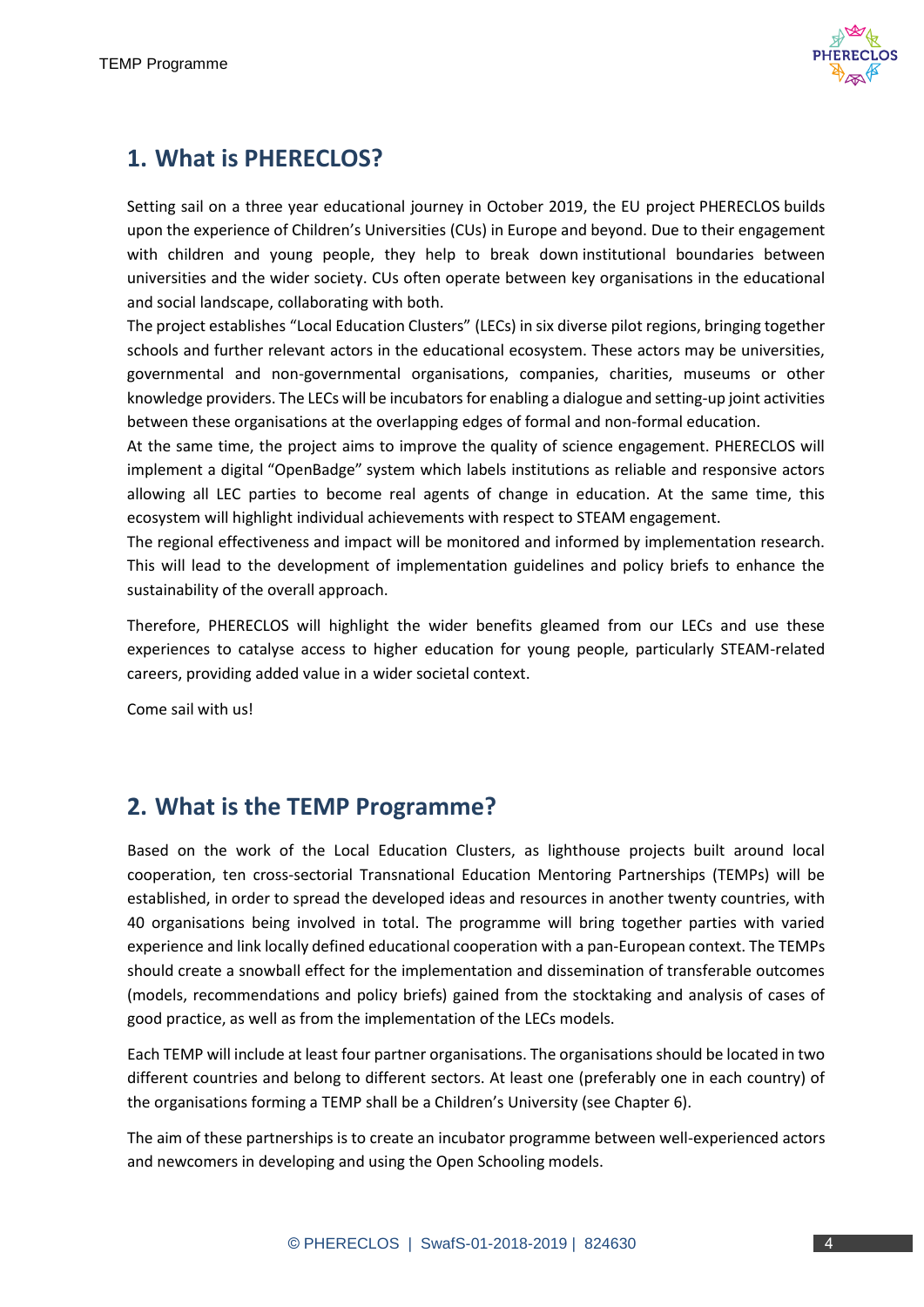

## **3. What is Open Schooling?**

The ambition for forming a TEMP partnership shall be in compliance with the fundamental understanding of Open Schooling as an education innovation stimulus within the overall mission of PHERECLOS – which is also constitutional for the establishment of the LECs:

Open Schooling represents the formation of collaboration models and communities which include education providers of various kinds - either in formal or non-formal environments. This shall enhance the mode of operation of schools in a manner, which supports them to reflect on external ideas, topics and societal challenges. Schools shall be empowered to incorporate this input in their everyday teaching approaches and daily school life, possibly also in interaction with non-school educators.

At the same time, Open Schooling means to enhance the opening of schools towards the community around them and support the engagement with individuals and nearby non-school organisations in a systematic manner. In this ways, schools can provide and foster the creativity and potential as the assets of their pupils and teachers to the community – and the other way round benefit from (educational) resources which are in place around them.

Incorporating external ideas into everyday school practice and enriching education approaches with elements and topics that extend the core curriculum allows schools to reflect and respond to external challenges - and thereby link education with real life experience and commonplace interest in the world how it appears to children an young people.

PHERECLOS approach deems this interconnection of educational and everyday sphere as a fundamental principle for the accumulation of science capital and critical thinking – which can boost STEAM education and its understanding in manifold ways.

This shall stimulate the formation of new approaches to teaching and education process and the scaling-up of existing state of practical knowledge and teachers competence.

The possible areas of TEMPs activities may be related to innovations in Open Schooling inspired and introduced through:

- citizens and civic community,
- scientists and scientific community,
- innovative means, tools and methodologies.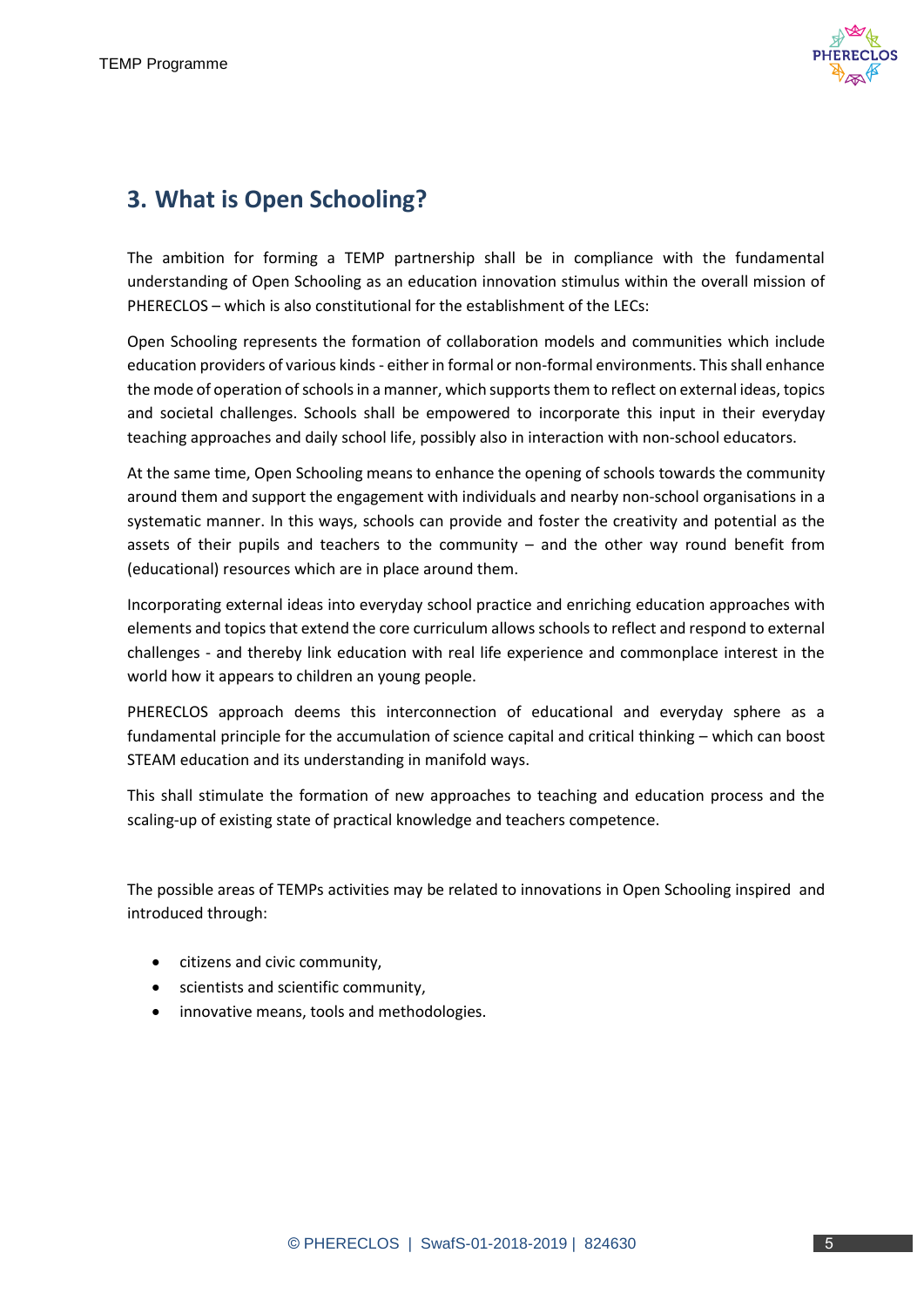

### **3.1. Activities to be carried out by TEMP partners**

- Confirmation of formal Mentoring agreements
- Development of TEMP workplan
- Putting planned activities into practice, including travelling for mutual on-site visitation
- Participation in regular (local and international) meetings and synchronous online meetings
- Contribution to the documentation of the activities and to the TEMP reports
- Facilitating the monitoring work of experts in academic transfer- and implementation studies

## **4. Who can participate?**

#### **4.1. Organisations which may participate in the Programme**

The Transnational Education Mentoring Partnerships are open to all interested organisations being formal, non-formal or informal education providers, or any other organisations related to education. Types of organisations which will be considered as eligible for forming part of a TEMP are in particular:

- HE establishments
- Schools and school authorities
- Teacher training institutions
- Children's Universities
- Research organisations
- Companies
- Civic society organisations, NGOs
- **•** Municipalities
- Press, media, publishers
- Other education providers and business partners

All of the above-mentioned types of organisation shall have a particular interest in the area of social and science engagement and the promotion of innovative settings in formal and non-formal education.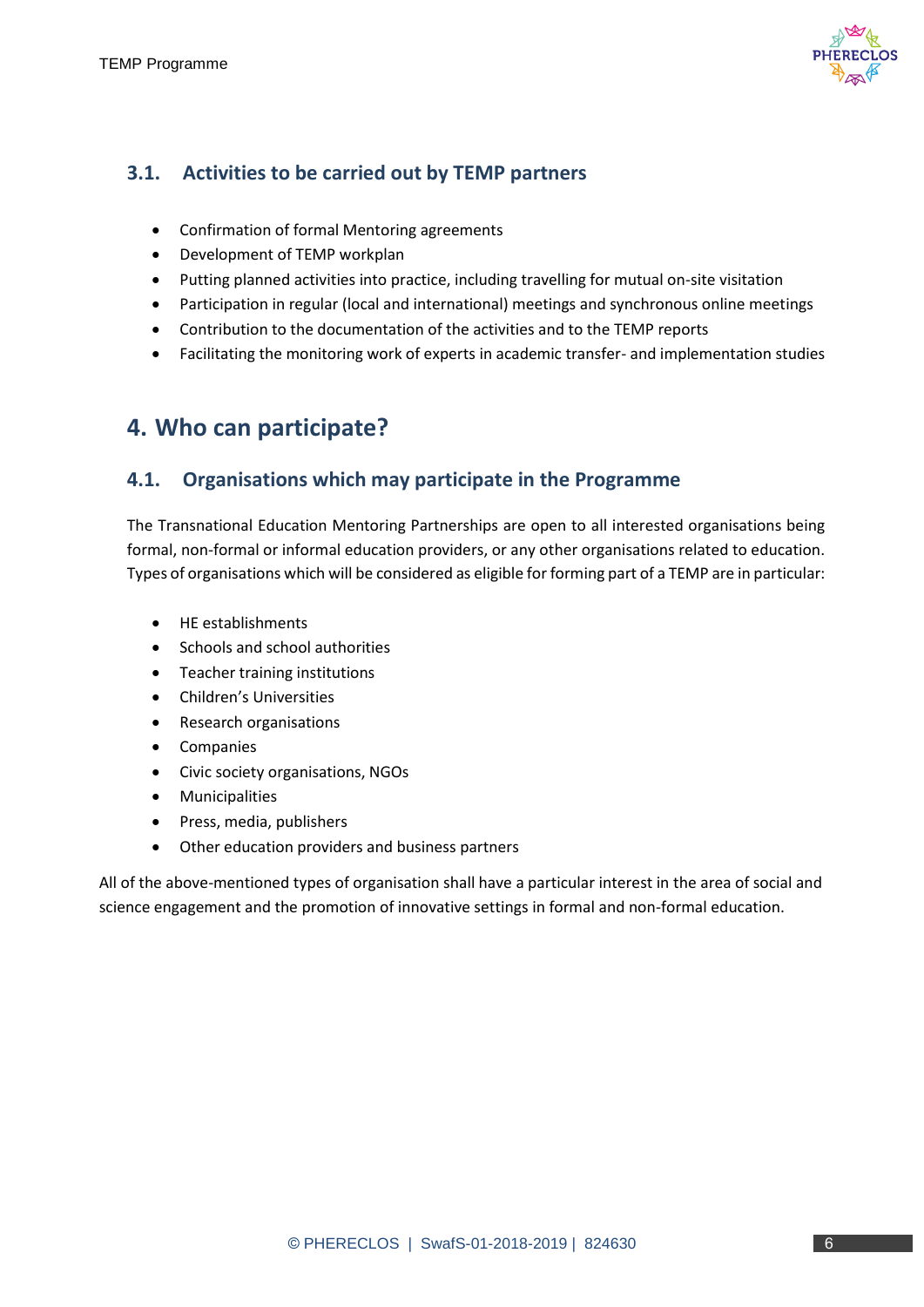

### **4.2. What countries may participate in TEMP Programme?**

To be eligible for funding TEMP applicants need to be based in one of the following countries:

- EU Member States
- European countries associated to Horizon 2020 Framework Programme
- Other European countries eligible for funding

The full list of countries eligible for funding includes:

Albania, Armenia, Austria, Azerbaijan, Belarus, Belgium, Bosnia and Herzegovina, Bulgaria, Croatia, Cyprus, Czech Republic, Denmark, Estonia, Finland, France, Georgia, Germany, Greece, Hungary, Iceland, Ireland, Italy, Kazakhstan, Kosovo, Latvia, Lithuania, Luxembourg, Malta, Moldova, Montenegro, Netherlands, North Macedonia, Norway, Poland, Portugal, Romania, Serbia, Slovakia, Slovenia, Spain, Sweden, Switzerland, Turkey, Ukraine, United Kingdom and Colombia.

## **5. Support for TEMP partners**

#### **5.1. Mutual learning support**

TEMP members will be supported by PHERECLOS practitioners, experts and advisors via the Mobilisation and Mutual Learning Platform (MML-P), which will provide the online tools for internal communication, exchanging and sharing ideas, collecting documentation and showcasing the progress of implementing developed models.

All resources created by the PHERECLOS Consortium, such as the Library of good practice cases or LEC transferable outcomes, achievements and implemented models will be available.

Mutual visits and online meetings inside the TEMPs will serve to facilitate collaboration and implement developed models.

# **6. Formal conditions**

#### **6.1. Legal – agreement**

- Due to EC provisions, all applicants must be organisations with a distinctive legal entity.
- Mentoring Agreements will be established between University of Silesia, as the PHERECLOS Consortium representative responsible, and each particular TEMP partner.
- All the TEMP partners must comply with the articles of GA for the Horizon 2020 Framework Programme number: 35 - Conflict of interests, 36 – Confidentiality, 38 - Promoting the action - Visibility of EU funding and 45 - Administrative and financial penalties.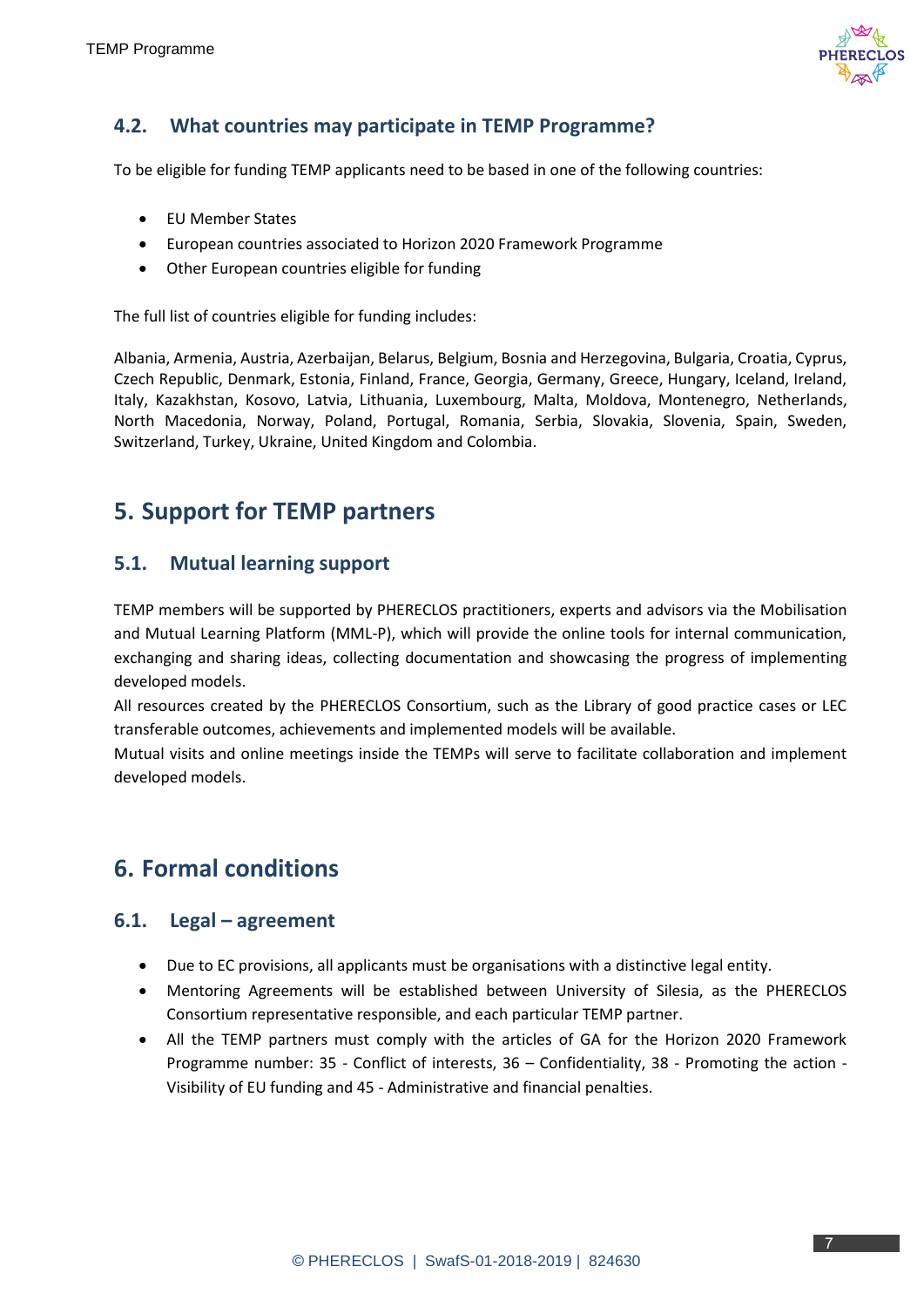

### **6.2. Financial – allowance**

- PHERECLOS will support the TEMP partners with a maximum allocation of EUR 15.000,00 per TEMP partnership.
- TEMP partners may agree on any reasonable ratio of how this allocation will be shared among the partners, taking into consideration the intended tasks within a joint workplan. This ratio will be specified in the Mentoring Agreement.
- The allocation may cover all travel and accommodation expenses as well as other costs necessary to successful implementation of the agreed TEMP workplan and the activities proposed therein according to the budget breakdown. Communication tools, technical means or staff expenses related to the mentoring may also be included.
- All expenses and costs covered by the allocation must be incurred by the TEMP partners during the Mentoring Agreement period.

#### **6.3. Financial – reporting**

- The allowance will be paid as a lump sum in two tranches the first one after signing the Mentoring Agreement and approval of the TEMPs' workplan, and the second one after submitting the TEMP interim progress report.
- TEMP partners will continuously record their expenses. These records are confidential for the eyes of the particular TEMP partner and University of Silesia only.
- During the TEMP programme partners are requested to keep time records of all staff activities.

### **6.4. Workplans, timeframes, contributing and reporting**

- TEMPs will be expected to develop, agree and attach to the application form a detailed workplan, which clearly describes aims, objectives as well as planned activities and mutual on-site visits and activities.
- The time period for the execution of the workplans is limited to 11 months starts in February 2021 and ends in December 2021
- Partnerships will contribute to the project documentation by continuous reporting their activities, developments, achievements and reflections, captured during the progress of the workplans.
- TEMPs will submit two joint reports the Interim progress report (before end of April 2021) and the Cumulative achievement report (before end of December 2021) which cover all relevant activities and achievements of TEMP partners during the period in question.
- University of Silesia will provide standard templates for both interim and cumulative reports.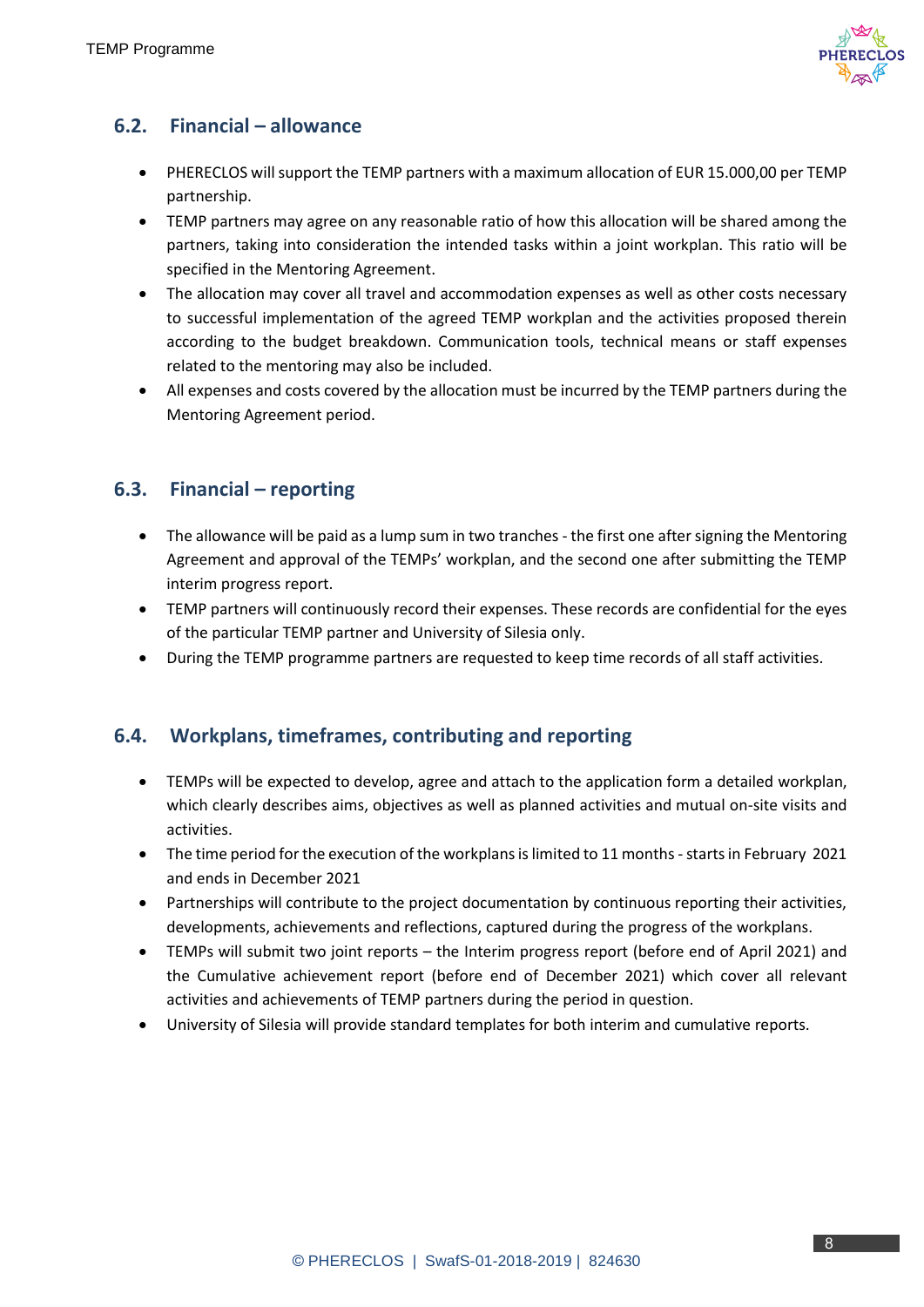

# **7. Applying to participate in Mentoring Partnerships**

The formation and selection of ten Transnational Education Mentoring Partnerships will be based on a set of selection criteria that take into account the structure and nature of organisations involved, the particular objectives, the existing expertise as well as the potential for scaling up and disseminating the results of the programme. It is a prerequisite that at least one participant in a TEMP has substantial practical knowledge in the implementation of academia-related science engagement programmes, also referred to as Children's Universities, in order to comply with the overall theoretical framework and approach on which PHERECLOS is built upon. However, it is a preferred criterion that a TEMP will involve Children's Universitytype actors on both sides of the mentoring/mentee relation.

### **7.1. Selection criteria**

#### **Composition of the TEMP consortium (10 points), including**

- meeting the formal requirements
- cross-sectoral character of the the organisations creating the partnership
- available experience and practical knowledge in collaborative approaches in formal and nonformal education (notably with schools)
- experience in innovative STEAM education available within the partnership (in particular: Children's University)

#### **Quality of the mentoring plan and the proposed methods (10 points), including**

- scale, range and innovative nature of the activity in education, proposed in the TEMP workplan
- feasability of the proposed TEMP workplan, including roles and responsibilities
- substance and clarity of the intended results and outcomes
- adequacy of the proposed methods with respect to objectives and intended results
- correspondence of the workplan with the overall PHERECLOS mission, aims and objectives

#### **Transferability and potential for innovation (10 points), including**

- substance and clarity of the proposed communication and dissemination means for raising public knowledge and awareness of Open Schooling
- potential for linking science education with other subjects or disciplines and implementing a STEAM didactic approach
- potential for supporting cross-sectoral approaches in eduation and collabotation of school and non-school educators
- potential for dissemination of innovative ideas, practises and Open Schooling models within the school environment and educational networks